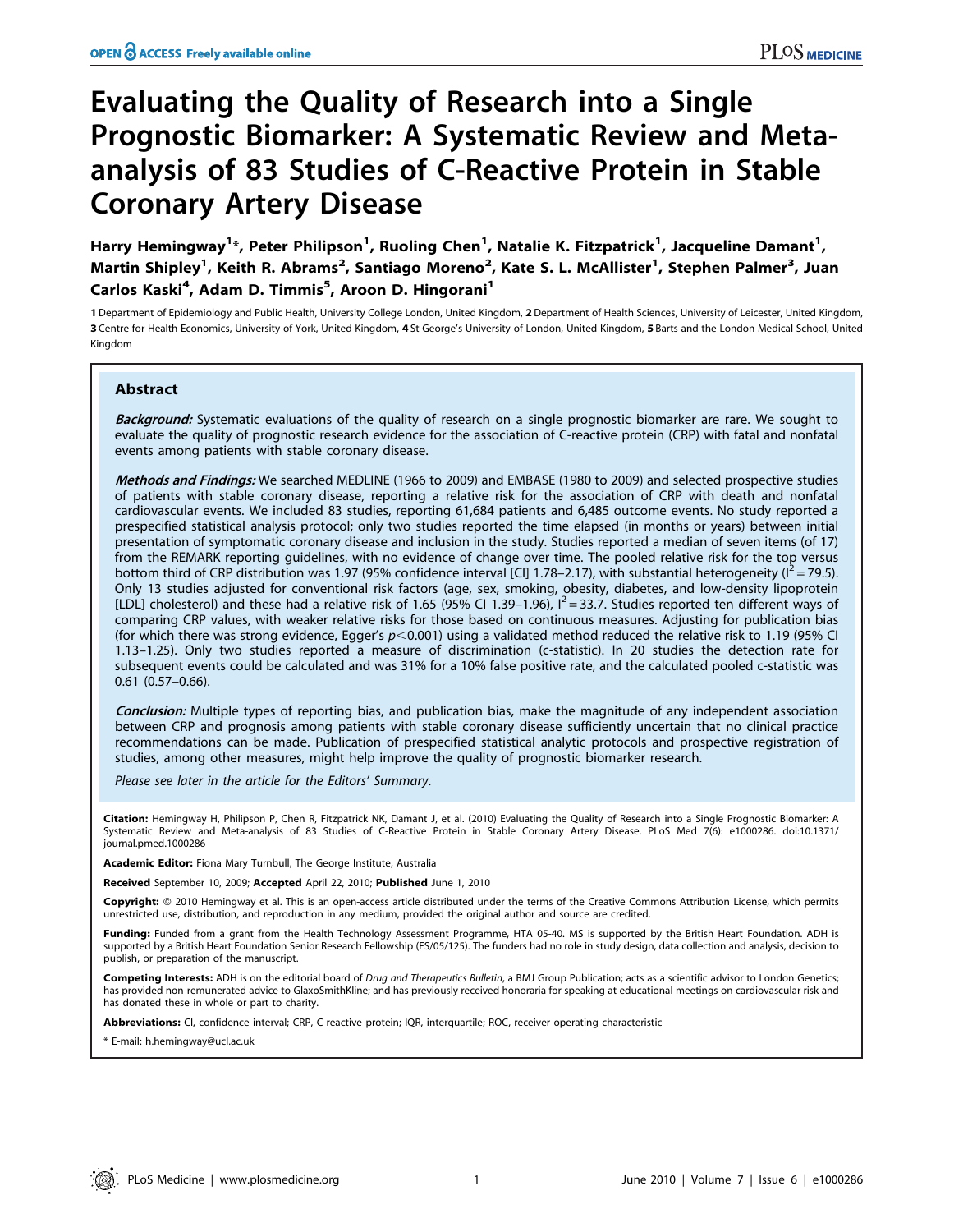## Introduction

## What Is the Problem?

Robust research evidence on the prognostic value of circulating biomarkers is important for translational medicine and clinical decision making, but there are concerns about the quality of such evidence [1], largely based on studies in the field of cancer. Systematic reviews and meta-analyses across multiple cancer biomarkers [2–4] have found biases arising from selection of studies for publication, or selection of findings for inclusion within published studies. There have been few evaluations of the quality of evidence focussing on a single biomarker [5]. It is not known the extent to which such biases threaten validity of putative prognostic biomarkers among people with cardiovascular disease, because of a lack of large scale evaluations. Indeed in healthy population studies of cardiovascular disease onset [6], reliable associations largely free of such biases with a range of biomarkers have been demonstrated. We studied C-reactive protein (CRP) in the prognosis of stable coronary artery disease because it is the most widely investigated  $(>100$  studies) novel prognostic biomarker in such patients [7], and therefore the research might be expected to have reached reliable conclusions. Furthermore, there is clinical uncertainty as to whether to measure CRP, with US [8] and European [9] clinical practice guidelines recommending measurement, but clinical practice varying widely [10].

## **Objectives**

In evaluating the quality of published evidence on CRP in the prognosis of patients with stable coronary disease we carried out a systematic review, meta-analysis, and meta-regression [11,12] with five specific objectives: (i) To determine the quality of study reporting based on a systematic review. In the absence of agreed criteria for measuring the quality of reporting we extended previous efforts [3], and operationalised reporting guidelines for tumour markers [12] into 17 items. A particular concern of ours [1], notably absent from reporting guidelines, was whether studies reported a reference to a study protocol or prespecified statistical analytic protocol; (ii) To determine the extent to which any association of CRP on prognosis was independent of established prognostic factors. Unlike many cancers, cardiovascular disease has numerous established markers of prognosis that are also associated with aetiology, and CRP is a good example of a prognostic biomarker that is highly correlated with these (smoking, diabetes, obesity, lipids, and other markers of inflammation, such as fibrinogen) [13,14]. The impact of biases in incomplete adjustment for established risk factors has seldom been assessed in large meta-analyses of prognostic biomarkers; (iii) To determine the presence and magnitude of bias arising from small studies. While previous meta-analyses have highlighted that publication bias exists, here we use recently validated methods to assess the potential magnitude of such biases [15]; (iv) To explore sources of heterogeneity, particularly to assess whether aspects of study design or reporting influenced the summary estimate of effect; (v) To determine the extent to which papers report the ability of CRP to discriminate patients who do and do not experience subsequent events. Reporting such data has recently been recommended [16], but it is not known how commonly it is reported.

## Methods

## Search for Eligible Papers and Inclusion Criteria

We included any prospective observational study (observational cohort studies, prospective nested case control studies, observational data drawn from randomised controlled trials) that reported risk of subsequent events among patients with stable coronary disease in relation to measured CRP values. Eligible studies had to include patients with stable coronary disease, defined as clinically diagnosed angina pectoris or angiographic disease, or a history of previous acute coronary syndrome at least 2 wk prior to CRP measurement. We excluded studies where CRP was measured only during an admission with an acute coronary syndrome, or only after a coronary procedure, but before discharge. Eligible outcome events were defined as coronary (coronary death, sudden cardiac death, acute nonfatal myocardial infarction, primary percutaneous coronary intervention, unplanned emergency admissions with unstable angina), cardiovascular (where coronary events were reported in combination with heart failure, stroke, or peripheral arterial disease), and all cause mortality alone. We did not exclude any studies on the basis of methodological standards, sample size, duration of follow-up, publication year, or language of publication. We searched MEDLINE (PubMed) between 1966 and 25 November 2009 and EMBASE between 1980 and 17 December 2009 databases using a strategy developed with an expert librarian based on terms for coronary disease (from the Cochrane Library of systematic reviews and protocols), prognostic studies [17], and CRP. Three reviewers (NKF, JD, KM) reviewed article titles and abstracts for eligibility and obtained full text articles where eligibility was definite or unclear (see Figure S1).

#### Data Extraction for Systematic Review

The two reviewers independently abstracted data from eligible articles  $(n = 116)$  using a predefined coding protocol. Non-English articles were translated  $(n=4)$ . Individual item disagreement between the two reviewers was resolved by consensus or, rarely, adjudication by a third reviewer (HH). We extracted information on year of publication, year of study start, number of patients at baseline that were included in the analysis, their mean age and percent women, the baseline coronary morbidity (proportion with stable angina, angiographic disease, or previous myocardial infarction), average levels of biomarker at baseline (either mean [SD] or median [interquartile (IQR) range]) in the whole sample and separately among those who did and did not subsequently experience an outcome event, and type of high sensitivity CRP assay, follow-up duration, the number and type (coronary, cardiovascular, and all cause mortality) of outcome events (from which the crude annual risk was calculated).

#### Data Extraction for Quality of Study Reporting

We developed closed-ended questions to operationalise prognostic biomarker reporting guidelines [12] and extracted details on 17 items (see Table S1) relating to prespecified research question, population at start and end of follow up, biomarker measurement, outcome assessment, confounder measurement, and analytic choices.

## Data Extraction for Relative Risks

We extracted the reported relative risk, odds ratio or hazard ratio, and 95% confidence intervals (CIs) from each study. Where one study had multiple eligible articles or one article reported multiple relative risks we extracted the relative risks for the most specific coronary outcome event (according to the hierarchy coronary, cardiovascular, all cause mortality) with the largest number of adjustment variables. Where available we extracted separate relative risk estimates with different degrees of confounder adjustment for the following prespecified conventional risk factors (age, sex, smoking status, obesity, diabetes, and one or more lipid variables [from total cholesterol, LDL cholesterol, HDL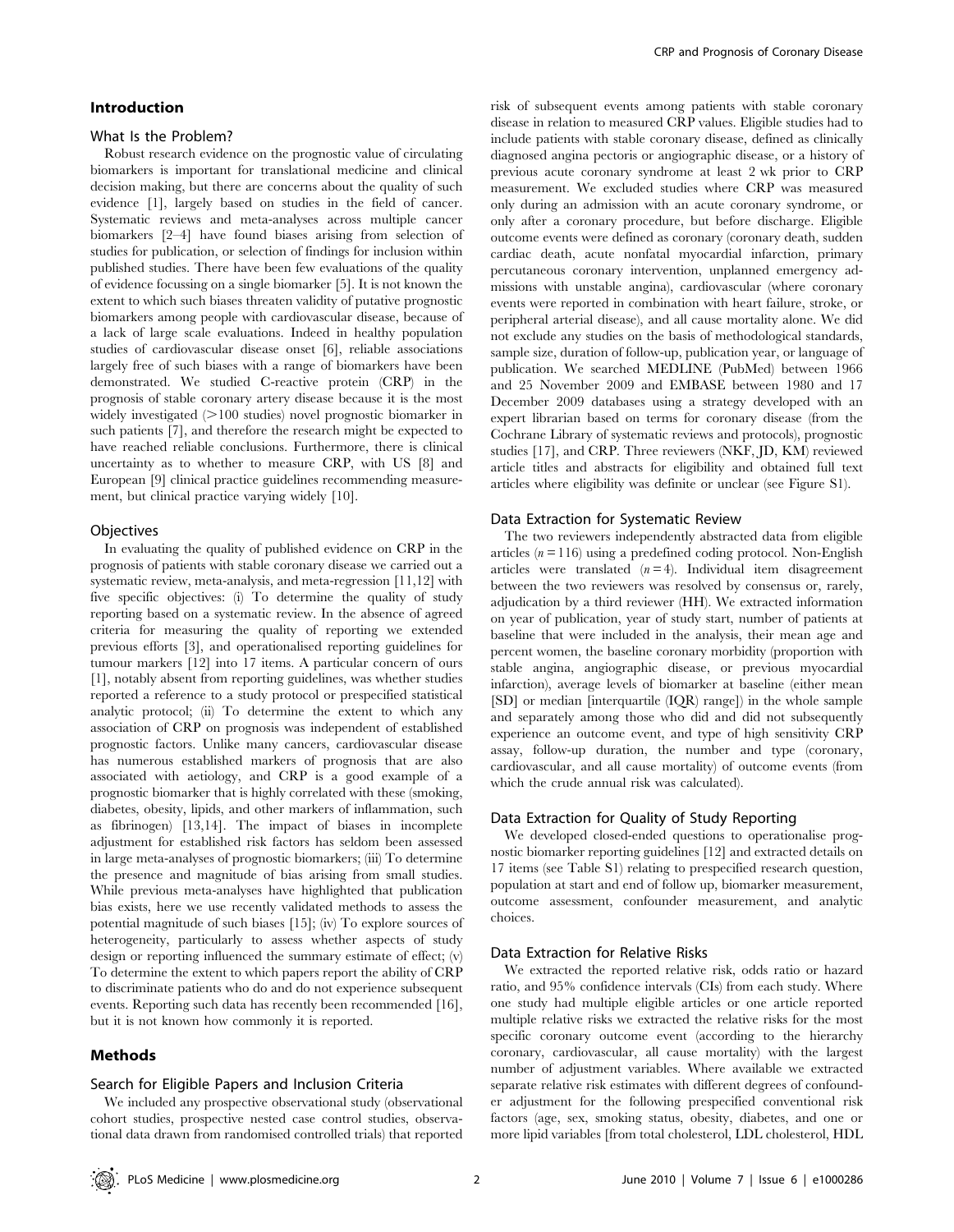cholesterol, trigylcerides], and inflammatory markers [fibrinogen, IL-6, white cell count]).

## Statistical Analysis

We converted the reported relative risk estimates onto a standard scale of effect, comparing the highest third with the lowest third of the CRP distribution, in essence giving an estimate per 2.18 SD units of CRP where 2.18 is the difference in the means of the top and bottom third of the standard normal distribution [18]. The reported comparisons included continuous measures (per SD, tertile, quartile, unit [mg/l] on original or log 10 scale), equal size groups (top versus bottom with group size 50%, 33%, or 25% for 2, 3, and 4 groups, respectively), unequal size groups (top versus bottom; 2 groups, 3 groups defined by cutpoints), as well as measures on both log-transformed and untransformed CRP scales. The scaling methods assume that CRP is log normally distributed and that the association with disease risk is log-linear; both these assumptions have empirical support in healthy population studies of CRP [19,20]. For two equal groups the difference in means is 1.59 SD units and we used a scaling factor of 1.37 (2.18/1.59). For four and five groups we used a scaling factor of 2.18/2.54 and 2.18/2.80, respectively, i.e., the difference in means between the top and bottom tertile in each case under the assumption of log normality for CRP. Unequal groups required study-specific scaling factors, which were calculated as  $2.18/x$  where x is the difference in means between the unequal groups. The differences were found by simulating one million observations from the distribution used to report the comparison (i.e., normal or log normal). For normally transformed CRP, relative risks reported per standard deviation used a scaling factor of 2.18 and relative risks reported per unit were converted first to a SD change, using the study specific SD and thence to tertiles. For untransformed CRP, relative risks reported per standard deviation were scaled using the study-specific difference in means between the upper and lower tertiles and the SD, and those reported per mg/l were scaled using the difference in means alone.

# Statistical Methods for Meta-analysis and Meta-regression

For each study, the relative risk estimate and its corresponding standard error were transformed to their natural logarithms to stabilise the variance and to normalise the distributions. Summary relative risk estimates and their 95% CIs were estimated from a random effects model that considers both within- and betweenstudy variation [21]. Statistical heterogeneity among studies was evaluated using the  $I^2$  statistic [22].

Small study (including publication) bias was assessed with contour-enhanced funnel plots (i.e., a plot of study relative risk estimate against precision, with contours representing varying levels of statistical significance), by Begg's adjusted rank correlation test, and by Egger's regression asymmetry test [23,24]. We used previously investigated methods to adjust the meta-analyses for the potential impact of publication bias (see Table S3) [25]. These included; (i) ''trim and fill,'' an iterative nonparametric method using a rank-based data augmentation technique to account for asymmetry in the funnel plot. Both the ''trimming'' of asymmetric studies, for which there are no counterparts, and the revised pooled estimate after ''filling'' (or imputing) these counterparts can be based on either a fixed or random effects meta-analysis model. Models considered here use either fixed or random effects models for both components, or fixed effect model to ''trim'' and random effects to ''fill.'' (ii) Weighted regression-based methods, which are extensions of Egger's regression asymmetry test [24,25] and regress the outcome against a measure of study precision (standard error, variance, or sample size), weighted by either the reciprocal of either the total variance or the variance of the proportion of the number of events in a study, in order to predict the effect size in a (hypothetically) infinitely large study as a pooled estimate adjusted for publication bias. These meta-regression models can either be fixed effect or random effects models, or can allow for betweenstudy variability via a dispersion parameter. (iii) Conditional regression-based methods, in which a test for small study bias is performed first, and then if appropriate, regression-based methods (as previously described above) are used to adjust the observed effect size [25]. A quadratic version of the original Egger regression test (using the variance rather than the standard error) and including allowing for between-study variability via a dispersion parameter has been shown in both simulation [25] and empirical [15] studies to out-perform other approaches.

To explore other potential sources of study heterogeneity, we employed a random effects meta-regression model that included study level continuous or categorical covariates. Assumptions of normality, independence, and homogeneity of residuals were verified via diagnostic plots.

#### Discrimination

We calculated the detection rate at different false positive rates by constructing the log-normal distributions of CRP separately for those with and without outcome events using previously reported methods [26,27]. Calculating the detection rate for false positive rates from 0 to 100 then yields a receiver operating characteristic (ROC) curve for the outcome group, from which c-statistics can be calculated using the trapezium rule. Confidence intervals for the ROC curves and detection rate at the 10% false positive rate were obtained using large sample properties of binormal ROC curves [28] and pooled estimates of both the c-statistic and detection rate were subsequently obtained by random effects meta-analysis of the study-specific c-statistics and detection rates. All analyses were conducted using Stata, version 10.0 (StataCorp). All statistical tests were 2-sided.

## Results

## Systematic Review

We identified 1,566 articles of which 83 studies fulfilled our inclusion criteria (Figure S1) and are summarised in the systematic review (Table S1). There were a total of 61,684 patients and 6,485 outcome events in these studies (median per study of 53 [range 4– 570]). Of these 83 studies, 72 had a unique article, and 11 were selected from studies that had multiple eligible articles reporting different CRP effects (see Table S1), but only one was included in the meta-analysis according to the rules described under ''data extraction.'' The mean age of patients across studies was a median  $(IQR)$  of 62.4 y  $(60.0-65.3 \text{ y})$ . The median  $(IQR)$  proportion of women in studies was 24.9 (19–29). No studies reported stable angina as the sole initial presentation; the median (IQR) prevalence of previous myocardial infarction was 39% (26–50). The proportion of stable patients was 100% in 14 studies, median (IQR) of 49.8% (27.7%–67.8%) in 24 studies, and not stated in the remainder.

## Quality of Study Reports

The median (IQR) number of study quality items reported was 7 (6–8) out of a possible 17 and did not change between 1997 and 2009, and was not associated with study size (correlation coefficient of 0.18,  $p = 0.11$ ) (Figure 1). More than 80% of studies reported details of the healthcare setting, exclusion criteria, assay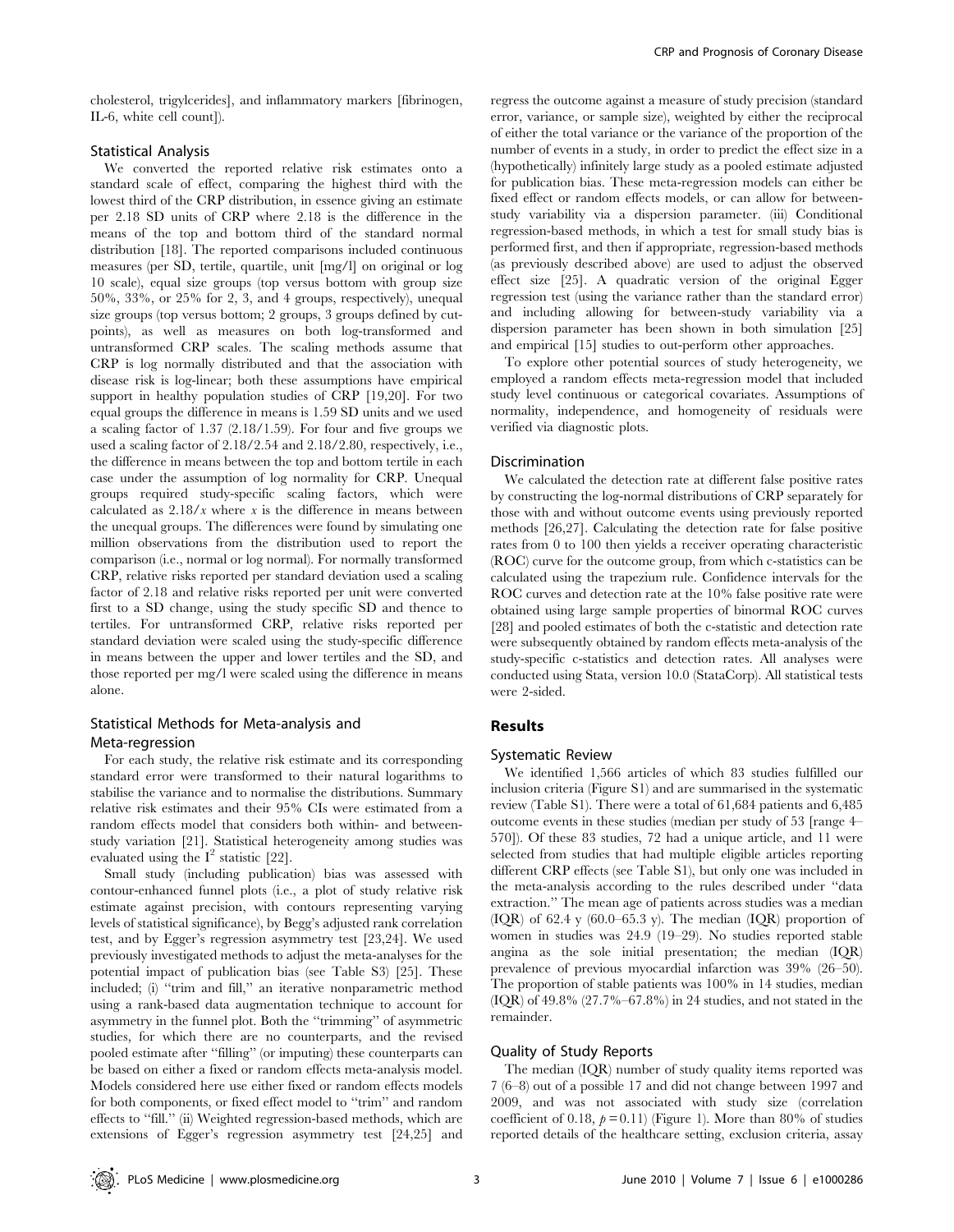

Figure 1. Quality of individual study reports ( $n=17$  items,  $n=83$  studies), based on the REMARK guidelines [11]. Definitions of each item are given in Table S2.

doi:10.1371/journal.pmed.1000286.g001

type, and manufacturer. Two studies referred to a study protocol, but no studies referred to a statistical analytic protocol. Two studies reported the time elapsed between first lifetime presentation with coronary disease and assessment of CRP. Ten different types of comparisons were used for presenting the relative risks (five based on continuous CRP measures, three with equal sized groups, and two with unequal sized groups [one two-group and one three-group comparison]); the rationale for choosing these groups was stated in 32.5% of studies.

## Meta-analysis Forest Plot

The pooled relative risk from the random effects model of top versus bottom third of CRP using the most highly adjusted study estimate was 1.97 (95% CI 1.78–2.17) (Figure 2). There was marked heterogeneity, with an  $I^2$  of 79.5% (95% CI 75.1–82.8). Among the 13 studies that adjusted for conventional risk factors (age, sex, smoking, obesity, diabetes, and low-density lipoprotein [LDL] cholesterol), the relative risk was 1.65 (95% CI 1.39–1.96), with a lower  $I^2$  of 33.7 (95% CI 0.0–64.6). Only three of these studies adjusted, in addition, for fibrinogen or other inflammatory markers and yielded a relative risk of 1.52 (1.25–1.85). The eight studies that adjusted for one or more markers of inflammation, irrespective of adjustment for conventional factors, yielded a relative risk of 1.99 (95% CI 1.45–2.72). Among the 25 studies reporting separate adjustments for age and sex only and for at least one (median 2) conventional risk factor the relative risk for CRP was attenuated by 39%, from 2.44 (95% CI 1.95–3.05) to 1.88 (95% CI 1.55–2.26), respectively. The median (IQR) number of adjustments not including the conventional risk factors was 4 (2–7), encompassing 78 unique risk factors (with hypertension being the most common adjustment variable, appearing in 28 studies).

#### Publication Bias

The funnel plot was markedly asymmetrical with less precise (smaller) studies reporting higher relative risks than larger studies (Egger's test,  $p < 0.001$  and Begg's rank correlation test,  $p = 0.001$ ) (Figure 3). Adjustment for the extent of publication bias reduced the estimates to between 1.03 (95% CI 0.99–1.07) and 1.63 (95% CI 1.47–1.79), depending on the method used (see Table S2). The quadratic version of the Egger test gave an adjusted estimate for the effect of CRP of 1.19 (95% CI 1.13–1.25). Using this test, there was some evidence that the publication bias was greater for studies reporting multivariate adjustments compared to those reporting only a minimally adjusted estimate (test for interaction,  $p<0.0001$ ).

## Meta-regression

Univariate random effects meta-regression analyses identified four study-level covariates that were associated with the pooled relative risk: definition of comparison group, the number of adjustment variables, the (log) number of events  $(p<0.01)$ , and the proportion of patients with stable coronary disease  $(p=0.02)$ (Figure 4). Studies originally reporting unequal CRP groups reported stronger effects than those reporting CRP on a continuous scale. Studies reported a median (IQR) of 6 (4–10) adjustment variables, and for each additional adjustment variable the relative risk decreased by 3%. The relative risk was 1.61 among studies with more than the median number of outcome events ( $n = 53$  events), and 3.28 for smaller studies. The relative risk was 1.47 among studies confined to stable coronary disease, 2.23 in studies with a median of 48.5% stable patients, and 1.96 in the studies in which this proportion was not stated. There was no evidence that the CRP effect differed according to other continuous study level covariates (age, percent women, CRP level, percent on statins, follow-up duration, study start year,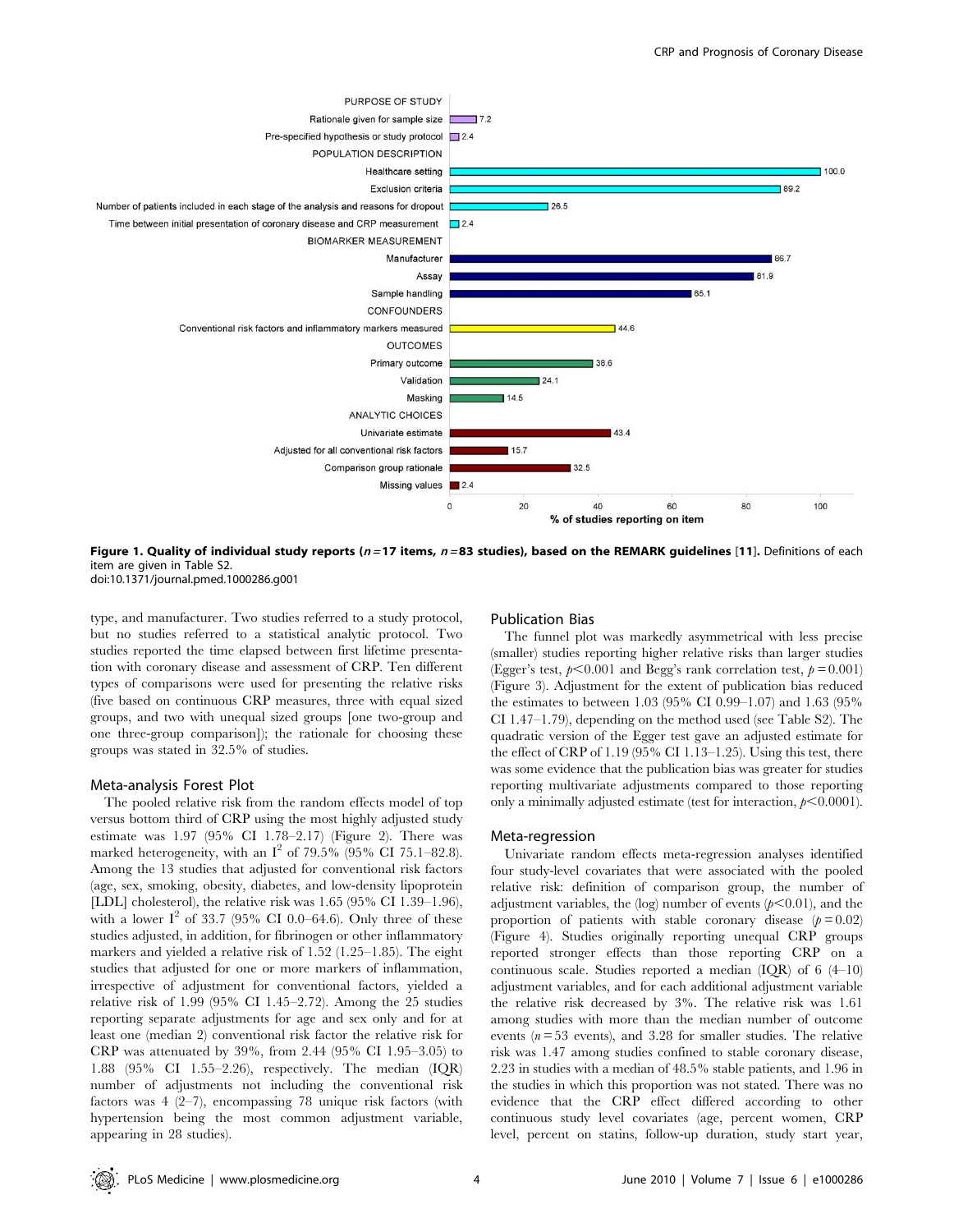| Adjustment<br>class/ Study                                                                                                                                                                                                                                                                                                                                                                                                                                                                                                                                                                                                                                                                                                | N<br>stu-<br>dies | N patient /<br>N event <sup>®</sup>                                                                                                                                                                                                                                                                                                                                                                                                                                                 | Adjusted<br>for<br><b>AGSDOL</b><br>+ others                                                                                                                                                                                                                                                                                                                                                                                                                                                                                                                                                                                                                                                                                                                                                                                                                                                                                                                                                                                                                                                                                                                                                                                                                                                                                                                                                                                                                         | <b>Relative Risk</b><br>(95% CI)                                                                                                                                                                                                                                                                                                                                                                                                                                                                                                                                                                                                                                                                                                                                                                                                                                                                                                                                             |                                                        | Wt                                                                                                                                                                                                                                                                                                                                    | $I2$ (95% CI)    |
|---------------------------------------------------------------------------------------------------------------------------------------------------------------------------------------------------------------------------------------------------------------------------------------------------------------------------------------------------------------------------------------------------------------------------------------------------------------------------------------------------------------------------------------------------------------------------------------------------------------------------------------------------------------------------------------------------------------------------|-------------------|-------------------------------------------------------------------------------------------------------------------------------------------------------------------------------------------------------------------------------------------------------------------------------------------------------------------------------------------------------------------------------------------------------------------------------------------------------------------------------------|----------------------------------------------------------------------------------------------------------------------------------------------------------------------------------------------------------------------------------------------------------------------------------------------------------------------------------------------------------------------------------------------------------------------------------------------------------------------------------------------------------------------------------------------------------------------------------------------------------------------------------------------------------------------------------------------------------------------------------------------------------------------------------------------------------------------------------------------------------------------------------------------------------------------------------------------------------------------------------------------------------------------------------------------------------------------------------------------------------------------------------------------------------------------------------------------------------------------------------------------------------------------------------------------------------------------------------------------------------------------------------------------------------------------------------------------------------------------|------------------------------------------------------------------------------------------------------------------------------------------------------------------------------------------------------------------------------------------------------------------------------------------------------------------------------------------------------------------------------------------------------------------------------------------------------------------------------------------------------------------------------------------------------------------------------------------------------------------------------------------------------------------------------------------------------------------------------------------------------------------------------------------------------------------------------------------------------------------------------------------------------------------------------------------------------------------------------|--------------------------------------------------------|---------------------------------------------------------------------------------------------------------------------------------------------------------------------------------------------------------------------------------------------------------------------------------------------------------------------------------------|------------------|
| No conventional or<br>unclear                                                                                                                                                                                                                                                                                                                                                                                                                                                                                                                                                                                                                                                                                             | 24                | 8261 / 1048                                                                                                                                                                                                                                                                                                                                                                                                                                                                         |                                                                                                                                                                                                                                                                                                                                                                                                                                                                                                                                                                                                                                                                                                                                                                                                                                                                                                                                                                                                                                                                                                                                                                                                                                                                                                                                                                                                                                                                      | 2.09 (1.69-2.57)                                                                                                                                                                                                                                                                                                                                                                                                                                                                                                                                                                                                                                                                                                                                                                                                                                                                                                                                                             |                                                        | 26.10                                                                                                                                                                                                                                                                                                                                 | 79.8 (70.2-85.3) |
| Minimal                                                                                                                                                                                                                                                                                                                                                                                                                                                                                                                                                                                                                                                                                                                   | 6                 | 2904 / 183                                                                                                                                                                                                                                                                                                                                                                                                                                                                          | $\mathbb{R}$ $\mathbb{S}$ <sup>0</sup> $\circ$ 000 + 0                                                                                                                                                                                                                                                                                                                                                                                                                                                                                                                                                                                                                                                                                                                                                                                                                                                                                                                                                                                                                                                                                                                                                                                                                                                                                                                                                                                                               | 2.42 (1.39-4.22)                                                                                                                                                                                                                                                                                                                                                                                                                                                                                                                                                                                                                                                                                                                                                                                                                                                                                                                                                             |                                                        | 4.99                                                                                                                                                                                                                                                                                                                                  | 55.7 (0.0-80.2)  |
| Conventional - some<br>Niccoli 2007<br>Palmerini 2005<br>Ikomodis 2005A<br>Janoskuti 2005<br><b>Karha 2006</b><br>Inoue 2007<br>Leu 2004<br>Palmerini 2007<br>Kwaijtaal 2005<br>Retterstol 2002<br>Vaselka 2004<br>Park 2007<br>Dai 2008<br><b>Crea 2002</b><br><b>Rahel 2003</b><br>Delhaye 2009<br><b>Susen 2005</b><br>Huang 2006<br>Huang 2008<br><b>Harb 2002</b><br><b>Wolk 2004</b><br><b>Saleh 2005</b><br><b>West 2008</b><br>Rothenbacher 2006<br>Brilakis 2005<br>Kip 2005<br>Huang 2009<br>Shlipak 2008<br>Fathi 2005<br>Anderson 2000<br>Morrow 2006<br>Kangasniemi 2006<br>Chan 2003<br>Eggers 2009<br>Dai 2007<br><b>Khor 2004</b><br>Blankenberg 2006<br>Bogaty 2008<br>Artieda 2007<br><b>Dibra 2003</b> | 40                | 40/14<br>83/18<br>100/31<br>387/41<br>652/31<br>149/58<br>75/33<br>108/11<br>234 / 25<br>247 / 36<br>300/40<br>1650 / 23<br>345 / 56<br>258 / 129<br>600 / 54<br>560 / 44<br>488 / 44<br>185/10<br>205/84<br>957 / 69<br>382/44<br>891/76<br>500 / 250<br>1051 / 95<br>466 / 61<br>580/92<br>322/11<br>979/142<br>4522 / 332<br>1002/118<br>3813/48<br>843 / 228<br>937 / 149<br>856 / 121<br>568 / 61<br>2254 / 570<br>3199 / 501<br>1210/142<br>132/33<br>1152/86<br>33282 / 4011 | $000000 + 3$<br>$000000 + 1$<br>$\bullet\bullet\bullet\circ\bullet\circ+3$<br>$\bullet\bullet\circ\bullet\circ\circ + 3$<br>$000000 + 1$<br>$\bullet\bullet\bullet\circ\circ\bullet+7$<br>$0000000 + 0$<br>$\bullet\bullet\bullet\bullet\circ +3$<br>$\bullet$ $\circ\bullet\circ\circ\bullet$ + 2<br>$\bullet$ $\circ\bullet\circ\bullet$ + 1<br>$\bullet$ 0 $\bullet$ 000 + 4<br>$\bullet\bullet\bullet\circ\bullet+2$<br>$000000 + 1$<br>$\bullet$ $\circ\bullet$ $\circ\circ$ $\circ$ + 0<br>$\bullet\bullet\circ\bullet\bullet\bullet\bullet6$<br>$\bullet\bullet\bullet\circ\bullet\bullet+8$<br>$000000 + 1$<br>$\bullet$ $\circ\bullet\circ\bullet$ + 1<br>$000000 + 7$<br>$\bullet\bullet\bullet\circ\circ\bullet+0$<br>$-00000 + 5$<br>$\bullet$ $\circ\circ\bullet\circ\circ +0$<br>$\bullet\bullet\bullet\circ\bullet+6$<br>$\bullet\bullet\circ\circ\bullet+2$<br>$\bullet \circ \bullet \bullet \circ \circ + 3$<br>$\bullet\bullet\circ\circ\bullet\bullet+5$<br>$\bullet\bullet\bullet\bullet\circ +0$<br>$\bullet\bullet\bullet\bullet\circ + 13$<br>$\bullet$ 00 $\bullet$ 0 $\bullet$ + 10<br>$\bullet\bullet\bullet\circ\bullet+4$<br>$\bullet$ 00 $\bullet$ 00 + 9<br>$000000 + 7$<br>$\bullet\bullet\circ\bullet\circ\circ + 5$<br>$\bullet\bullet\circ\circ\bullet+0$<br>●○●●●● + 13<br>$\bullet\bullet\circ\bullet\bullet\bullet\ 4$<br>$000000 + 1$<br>$\bullet$ $\circ\bullet\circ\bullet$ + 1<br>$\bullet$ $\circ\bullet\circ\bullet$ + 5 | 25.45 (1.00 - 648.44)<br>25.75 (3.42 - 193.74)<br>11.42 (2.09 - 62.49)<br>8.87 (2.12 - 37.23)<br>11.72 (2.81 - 48.87)<br>3.09 (0.79 - 12.16)<br>4.05 (1.30 - 12.69)<br>4.57 (1.55 - 13.42)<br>$3.25(1.13 - 9.37)$<br>$3.35(1.17 - 9.59)$<br>$1.00(0.40 - 2.50)$<br>4.68 (1.91 - 11.45)<br>$2.71(1.17 - 6.31)$<br>$3.27(1.41 - 7.58)$<br>$1.39(0.62 - 3.11)$<br>$2.35(1.14 - 4.82)$<br>$2.45(1.27 - 4.73)$<br>8.03 (4.21 - 15.32)<br>$2.00(1.06 - 3.79)$<br>$1.19(0.63 - 2.24)$<br>$2.05(1.11 - 3.78)$<br>$1.41(0.77 - 2.59)$<br>$0.91(0.52 - 1.61)$<br>$1.24(0.73 - 2.14)$<br>$1.89(1.11 - 3.25)$<br>$1.75(1.04 - 2.96)$<br>$4.42(2.69 - 7.25)$<br>2.16 (1.32 - 3.54)<br>$1.85(1.13 - 3.03)$<br>$2.02(1.26 - 3.24)$<br>$2.93(1.87 - 4.60)$<br>$1.69(1.10 - 2.60)$<br>$2.04(1.33 - 3.13)$<br>$1.74(1.25 - 2.40)$<br>$1.92(1.49 - 2.48)$<br>$1.88(1.46 - 2.42)$<br>1.23 (0.97 - 1.56)<br>$1.15(0.92 - 1.42)$<br>$1.11(0.98 - 1.25)$<br>$1.14(1.06 - 1.23)$<br>2.04 (1.75-2.38) | æ<br>٠<br>п<br>◇                                       | 0.09<br>0.23<br>0.31<br>0.41<br>0.41<br>0.44<br>0.60<br>0.65<br>0.67<br>0.67<br>0.82<br>0.85<br>0.92<br>0.92<br>0.97<br>1.11<br>1.23<br>1.25<br>1.27<br>1.28<br>1.32<br>1.33<br>1.42<br>1.49<br>1.49<br>1.52<br>1.60<br>1.60<br>1.60<br>1.65<br>1.72<br>1.77<br>1.78<br>2.05<br>2.24<br>2.24<br>2.29<br>2.33<br>2.53<br>2.59<br>51.65 | 80.6 (74.2-84.8) |
|                                                                                                                                                                                                                                                                                                                                                                                                                                                                                                                                                                                                                                                                                                                           |                   |                                                                                                                                                                                                                                                                                                                                                                                                                                                                                     |                                                                                                                                                                                                                                                                                                                                                                                                                                                                                                                                                                                                                                                                                                                                                                                                                                                                                                                                                                                                                                                                                                                                                                                                                                                                                                                                                                                                                                                                      |                                                                                                                                                                                                                                                                                                                                                                                                                                                                                                                                                                                                                                                                                                                                                                                                                                                                                                                                                                              |                                                        |                                                                                                                                                                                                                                                                                                                                       |                  |
| Conventional - all<br>van der Harst 2006<br>Blankenberg 2001<br>Speidl 2002<br><b>Kinjo 2005</b><br>Espinola-Klein 2007<br>Hoffmeister 2005<br>Momiyama 2009<br>Sabatine 2007<br><b>Haim 2007</b><br>Palazzuoli 2006<br>Lee 2006<br>Brodov 2009<br>Minoretti 2006                                                                                                                                                                                                                                                                                                                                                                                                                                                         |                   | 87/11<br>983/70<br>119/30<br>2908 / 88<br>694 / 75<br>300 / 60<br>373/53<br>3771 / 131<br>$29791 -$<br>$2081 -$<br>1050 / 231<br>2966 / 425<br>799 / 69                                                                                                                                                                                                                                                                                                                             | $\bullet$ + 2<br>$\bullet\bullet + 9$<br>$\bullet$ + 2<br>$ + 11$<br>$ + 7$<br>$\bullet\bullet\bullet\bullet\bullet + 9$<br>+ 6<br>$+8$<br>$\bullet$ + 4<br>$\bullet$ + 2<br>$\bullet \bullet +3$<br>$\bullet \bullet \bullet \bullet \bullet + 9$<br>                                                                                                                                                                                                                                                                                                                                                                                                                                                                                                                                                                                                                                                                                                                                                                                                                                                                                                                                                                                                                                                                                                                                                                                                               | $6.81(0.69 - 67.47)$<br>4.50 (1.27 - 16.03)<br>3.73 (1.06 - 13.15)<br>$6.92(2.01 - 23.74)$<br>$1.28(0.64 - 2.57)$<br>$1.25(0.64 - 2.43)$<br>$2.30(1.31 - 4.03)$<br>$1.62(1.00 - 2.62)$<br>$1.67(1.08 - 2.61)$<br>$1.54(1.05 - 2.27)$<br>$1.91(1.32 - 2.76)$<br>$1.31(1.02 - 1.69)$<br>$1.41(1.11 - 1.78)$                                                                                                                                                                                                                                                                                                                                                                                                                                                                                                                                                                                                                                                                    |                                                        | 0.18<br>0.50<br>0.51<br>0.53<br>1.16<br>1.22<br>1.44<br>1.63<br>1.73<br>1.88<br>1.93<br>2.25<br>2.30                                                                                                                                                                                                                                  |                  |
|                                                                                                                                                                                                                                                                                                                                                                                                                                                                                                                                                                                                                                                                                                                           | 13                | 17237 / 1243                                                                                                                                                                                                                                                                                                                                                                                                                                                                        |                                                                                                                                                                                                                                                                                                                                                                                                                                                                                                                                                                                                                                                                                                                                                                                                                                                                                                                                                                                                                                                                                                                                                                                                                                                                                                                                                                                                                                                                      | 1.65 (1.39-1.96)                                                                                                                                                                                                                                                                                                                                                                                                                                                                                                                                                                                                                                                                                                                                                                                                                                                                                                                                                             |                                                        | 17.26                                                                                                                                                                                                                                                                                                                                 | 33.7 (0.0-64.6)  |
| All studies                                                                                                                                                                                                                                                                                                                                                                                                                                                                                                                                                                                                                                                                                                               | 83                | 61684 / 6485                                                                                                                                                                                                                                                                                                                                                                                                                                                                        |                                                                                                                                                                                                                                                                                                                                                                                                                                                                                                                                                                                                                                                                                                                                                                                                                                                                                                                                                                                                                                                                                                                                                                                                                                                                                                                                                                                                                                                                      | $1.97(1.78-2.17)$                                                                                                                                                                                                                                                                                                                                                                                                                                                                                                                                                                                                                                                                                                                                                                                                                                                                                                                                                            | 0.5<br>1.0<br>2.0<br>5.0<br>10.0 20.0<br>Relative risk | 100.0                                                                                                                                                                                                                                                                                                                                 | 79.5 (75.1-82.8) |

Abbreviations: N patients, number of patients in the adjustment class or study; N events, number of events in the adjustment class or study; A, age; G, gender; S, smoking; D, diabetes; O, obesity; L, lipids; CI, confidence interval; Wt, study weight percentage from random effects meta-analysis

Example: Janoskuti 2005 adjusted for age, gender, smoking and obesity and three other non-conventional risk factors, but not for diabetes or lipids

"4 studies did not report the number of events; <sup>b</sup>5 studies made no adjustments at all, 1 (Falcone 2006) adjusted for age and sex

Figure 2. Forest plot of the effect of CRP on prognosis among patients with stable coronary disease. Studies are grouped according to the extent of adjustment for conventional risk factors.

doi:10.1371/journal.pmed.1000286.g002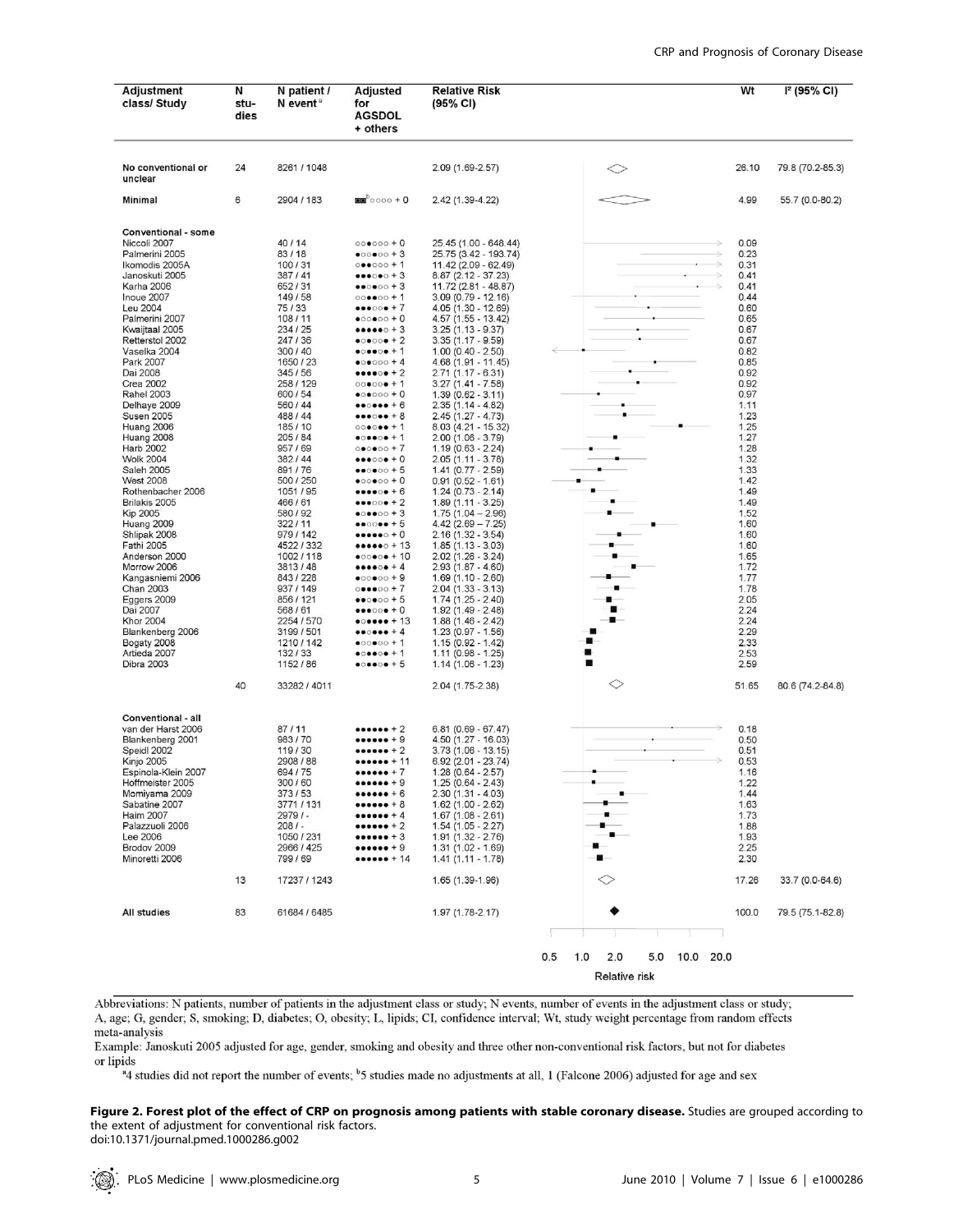

Figure 3. Funnel plot with contours showing different levels of study significance. doi:10.1371/journal.pmed.1000286.g003

number of quality items reported) or to the categorical covariates (event type, type of relative risk). For presentation purposes the meta-regression forest plot is displayed for subgroups, with groups subsequently analysed in the meta-regression chosen for the categorical covariates and continuous covariates split above and below their respective median values. The regression coefficient, associated standard error and the  $I^2$  value, however, were obtained from random effects meta-regression. The substantial heterogeneity in the meta-analysis remained largely unchanged in the metaregression, reflected in an  $I^2$  that stayed at around 80% and a stable random effect variance.

## Discrimination

Only two studies reported the area under the ROC curve or equivalent c-statistic (Figure 5). Nineteen studies reported average CRP values separately among those with and without events enabling calculation of discrimination performance. We found that selecting the cut-off value of CRP that gives a 10% false positive rate (1-specificity), gave a detection rate (sensitivity) of 31% (range 6%–63%) when CRP was used alone as a screening test. Our conclusions on discrimination were based on 20 studies (2,374 events); however, the fact that these did not differ from the other studies in terms of their reported relative risks,  $(p=0.49)$ , and mean number of patients (697 versus 758,  $p = 0.97$ ), and that the findings were in line with those reported for aetiologic studies, suggests that these findings are likely to be representative.

# **Discussion**

In one of the largest (83 studies reporting over 61,000 patients) and most detailed, to our knowledge, evaluations of a single prognostic biomarker, we found the absence of prespecified statistical analytic protocols, publication bias so marked that it could potentially explain much of the association, and multiple types of reporting biases. These biases preclude firm conclusions about the magnitude and independence of the association between higher CRP levels and higher risk of subsequent death and nonfatal cardiovascular events. Taken together with evidence of biases in prognostic biomarker research in cancer [4,5,29], stroke [30], trauma [31], and musculoskeletal disorders [32,33], there is a case for changing the way this type of research is designed and reported.

## Quality of Reporting of Primary Studies

Arguably the most fundamental concern was that 0 studies referred to a prespecified statistical analytic protocol. Indeed only two studies referred to any kind of protocol. Thus it is difficult to know what the specific research objectives were at the start of cohort recruitment, at the time of CRP measurement, or at the onset of the statistical analysis. The rationale for comparison group definition, confounder selection, and other analytic choices, even when stated, may have been made after comparing the results of different analytic approaches. Choosing which results to select for presentation may introduce a bias towards ''positive'' findings.

Descriptions of study populations in the included studies were poor and potentially biased. Only two studies reported the ''stage'' of the disease, here operationalised as the duration since initial presentation [34]. Although all studies included patients with stable coronary disease, the magnitude of association between CRP and outcomes was greater among studies in which the percentage of stable patients was not stated.

There are no agreed comprehensive criteria for measuring the quality of study reports. The REMARK reporting guidelines for tumour prognostic markers provide a useful start, but are not currently in a form that lend themselves to measurement, and omit reference to statistical analytic protocols. We operationalised the REMARK guidelines and found that studies reported an average of seven of 17 quality items [12]. There was no increase in the average number of items reported over the 13 y since the first publication. Previous systematic reviews have assessed a smaller set of reporting items (seven items [3], three items [35]). In a systematic review of 117 studies of one prognostic biomarker, P53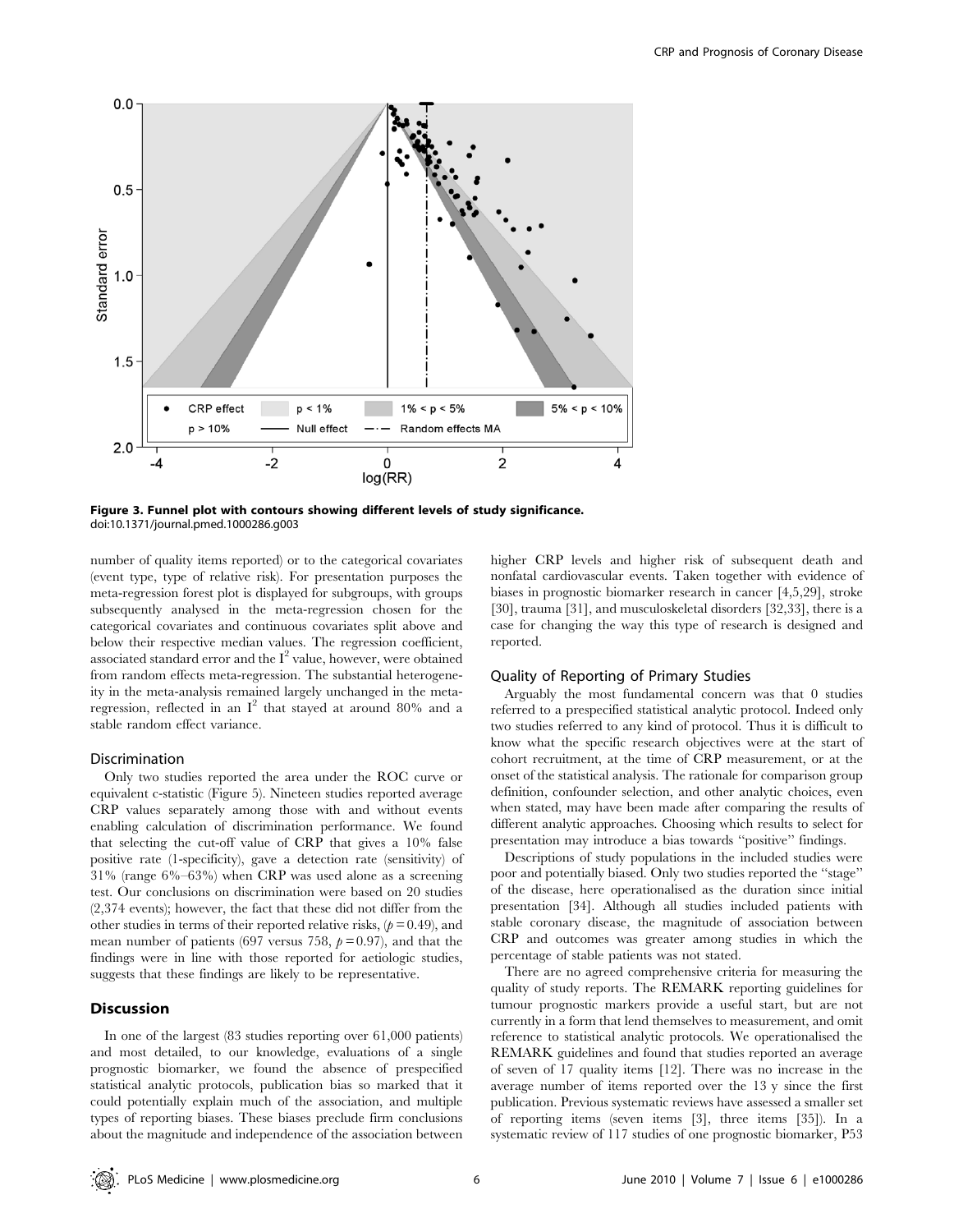| Covariate            | Category                | n  | Mean (SE)                | <b>Subgroups</b>                   | $\beta$ (SE)  | $I^2$ (%) |
|----------------------|-------------------------|----|--------------------------|------------------------------------|---------------|-----------|
|                      | Not stated              | 46 |                          |                                    |               |           |
| % angina             | 0< % angina <100        | 23 | 2.05(0.17)               |                                    | 0.13(0.15)    |           |
|                      | % angina = $100$        | 14 | 2.49(0.33)<br>1.36(0.13) |                                    | $-0.29(0.15)$ | 69.8      |
|                      |                         |    |                          |                                    |               |           |
| Setting              | Observational           | 74 | 1.98(0.14)               |                                    |               |           |
|                      | RCT                     | 9  | 1.87(0.25)               |                                    | $-0.04(0.19)$ | 79.2      |
|                      |                         |    |                          |                                    |               |           |
| Outcome              | All-cause<br><b>CVD</b> | 31 | 2.03(0.33)               |                                    |               |           |
|                      |                         | 18 | 1.86(0.13)               |                                    | $-0.20(0.17)$ |           |
|                      | CHD                     | 32 | 2.59(0.53)               |                                    | 0.13(0.15)    | 79.0      |
| Scaled               | Yes                     | 74 | 1.96(0.13)               |                                    |               |           |
|                      | No                      | 9  | 2.08(0.41)               |                                    | 0.03(0.21)    | 79.3      |
|                      |                         |    |                          |                                    |               |           |
| <b>Estimate type</b> | Odds ratio              | 23 | 1.57(0.09)               |                                    |               |           |
|                      | Hazard ratio            | 43 | 1.84(0.22)               |                                    | $-0.01(0.15)$ |           |
|                      | <b>Relative risk</b>    | 14 | 3.28(0.49)               |                                    | 0.23(0.21)    | 79.8      |
| Comparison           | Continuous              | 26 | 2.05(0.21)               |                                    |               |           |
| group                | Equal groups            | 24 | 1.66(0.21)               |                                    | 0.12(0.15)    |           |
|                      | Unequal groups          | 33 | 2.45(0.28)               |                                    | 0.52(0.14)    | 78.7      |
|                      |                         |    |                          |                                    |               |           |
| No. quality          | $\leq$ =6               | 34 | 2.21(0.25)               |                                    |               |           |
| items                | >7                      | 49 | 1.88(0.14)               |                                    | $-0.02(0.03)$ | 79.8      |
|                      |                         |    |                          |                                    |               |           |
| Startyear            | Before 1999             | 39 | 1.88(0.16)               |                                    |               |           |
|                      | <b>After 1999</b>       | 44 | 2.10(0.20)               |                                    | 0.02(0.02)    | 79.7      |
| Age                  | $55-62.4$               | 41 | 2.13(0.21)               |                                    |               |           |
|                      | >62.4                   | 41 | 1.91(0.16)               |                                    | $-0.01(0.01)$ | 78.9      |
|                      |                         |    |                          |                                    |               |           |
| % women              | $=24.7$                 | 41 | 2.04(0.19)               |                                    |               |           |
|                      | >24.7                   | 42 | 1.97(0.17)               |                                    | 0.00(0.01)    | 79.5      |
| <b>Baseline CRP</b>  | $=2.34$                 | 34 | 1.90(0.14)               |                                    |               |           |
| (mg/dL)              | >2.34                   | 35 | 1.79 (0.19)              |                                    | $-0.02(0.03)$ | 79.1      |
|                      |                         |    |                          |                                    |               |           |
| % statin             | 541.4                   | 24 | 1.91 (0.20)              |                                    |               |           |
|                      | >41.4                   | 25 | 2.11(0.26)               |                                    | 0.00(0.00)    | 79.8      |
|                      | $=2.5$                  | 40 |                          |                                    |               |           |
| Follow-up            | >2.5                    | 43 | 2.12(0.21)               |                                    |               | 77.8      |
| (years)              |                         |    | 1.91(0.15)               |                                    | $-0.03(0.03)$ |           |
| No.                  | $=7$                    | 37 | 2.13(0.24)               |                                    |               |           |
| adjustments          | >8                      | 32 | 1.82(0.13)               |                                    | $-0.01(0.01)$ | 74.8      |
|                      |                         |    |                          |                                    |               |           |
| Log (no.             | $\le$ = $log(53)$       | 39 | 3.28(0.42)               |                                    |               |           |
| events)              | $>$ log $(53)$          | 39 | 1.61(0.08)               |                                    | $-0.31(0.06)$ | 79.6      |
|                      |                         |    |                          |                                    |               |           |
|                      |                         |    |                          | 1<br>$\overline{c}$<br>3<br>5<br>4 |               |           |
|                      |                         |    |                          |                                    |               |           |
|                      |                         |    |                          | Relative risk                      |               |           |

Abbreviations: n, number of studies in the associated category; SE, standard error

# Figure 4. Meta-regression of categorical and continuous study level covariates.

doi:10.1371/journal.pmed.1000286.g004

| <b>Study</b>                                                                                                                                                                                                                                                                                                                             | Mean (SD) or median (IQR)<br>CRP (maL)                                                                                                                                                                                                                                                                            |                                                                                                                                                                                                                                                                                                                      | c-statistic<br>(95% CI)                                                                                                                                                                                                                                                                                                                                                                                                                              | Detection rate at the 10%<br>false positive level<br>(95% CI)                                                                                                                                                                                                                                   | ROC curve obtained by pooling 20 studies                                                  |
|------------------------------------------------------------------------------------------------------------------------------------------------------------------------------------------------------------------------------------------------------------------------------------------------------------------------------------------|-------------------------------------------------------------------------------------------------------------------------------------------------------------------------------------------------------------------------------------------------------------------------------------------------------------------|----------------------------------------------------------------------------------------------------------------------------------------------------------------------------------------------------------------------------------------------------------------------------------------------------------------------|------------------------------------------------------------------------------------------------------------------------------------------------------------------------------------------------------------------------------------------------------------------------------------------------------------------------------------------------------------------------------------------------------------------------------------------------------|-------------------------------------------------------------------------------------------------------------------------------------------------------------------------------------------------------------------------------------------------------------------------------------------------|-------------------------------------------------------------------------------------------|
|                                                                                                                                                                                                                                                                                                                                          | Patients with no<br>outcome event                                                                                                                                                                                                                                                                                 | <b>Patients with</b><br>outcome event                                                                                                                                                                                                                                                                                |                                                                                                                                                                                                                                                                                                                                                                                                                                                      |                                                                                                                                                                                                                                                                                                 |                                                                                           |
| Blankenberg 2006<br>Bogaty 2001<br>Blankenberg 2001A<br>Imai 2009<br>Janoskuti 2005<br>Lee 2006<br>Falcone 2006<br>Qi 2003<br>Soeki 1999<br>Marcinkowski 2007<br>Arroyo 2004<br><b>Khor 2004</b><br><b>Harb 2002</b><br>Huang 2008<br><b>Rahel 2003</b><br>Speidl 2002<br><b>West 2008</b><br>Bogaty 2008<br>Artieda 2007<br>Patti 2002A | $2.6(2.5-2.7)$<br>$1.8(1.1-4.2)$<br>$4.9(2.2 - 12.7)$<br>5.0(13.0)<br>$3.7(1.9-7.1)$<br>$1.8(0.8-4.7)$<br>$6.0(3.0-12.0)$<br>2.7(2.8)<br>2.2(3.0)<br>3.8(4.8)<br>$2.2(1.1-4.5)$<br>12.4 (10.2-15.6)<br>4.8(7.5)<br>2.0(2.4)<br>4.3(5.2)<br>2.7(37.7)<br>$2.7(1.3-4.8)$<br>4.9(10.1)<br>4.4(0.7)<br>$2.1(0.0-5.6)$ | $3.0(2.7-3.3)$<br>$4.5(3.1-10.0)$<br>10.0 (2.4-36.1)<br>13.0 (22.0)<br>$6.6(3.1-14.8)$<br>$3.1(1.3-6.8)$<br>10.0 (4.0-38.0)<br>5.0(3.86)<br>4.4(4.4)<br>7.0(9.2)<br>$2.7(1.3-7.5)$<br>13.6 (10.7-20.4)<br>7.2(10.1)<br>2.7(3.2)<br>5.8(9.4)<br>3.7(28.4)<br>$3.1(1.5-5.3)$<br>5.5(7.5)<br>4.0(0.8)<br>$3.7(2.4-9.4)$ | $0.77(0.74-0.80)$<br>$0.73(0.57-0.85)$<br>$0.52(0.43 - 0.61)$<br>$0.78(0.68-0.85)$<br>$0.55(0.44 - 0.66)$<br>$0.60(0.55 - 0.64)$<br>$0.52(0.45-0.59)$<br>$0.75(0.65 - 0.83)$<br>$0.75(0.59 - 0.86)$<br>$0.67(0.51-0.80)$<br>$0.54(0.46-0.62)$<br>$0.51(0.48-0.54)$<br>$0.62(0.55 - 0.68)$<br>$0.59(0.51-0.66)$<br>$0.53(0.45 - 0.61)$<br>$0.62(0.50 - 0.72)$<br>$0.53(0.48-0.58)$<br>$0.60(0.56 - 0.64)$<br>$0.53(0.42 - 0.63)$<br>$0.61(0.46-0.74)$ | 63 (53-71)<br>55 (18-88)<br>41 (20-65)<br>$35(5-84)$<br>34 (21-49)<br>34 (11-69)<br>33 (16-55)<br>$31(4-82)$<br>$30(1-93)$<br>Detection rate<br>26 (1-90)<br>20 (4-60)<br>18 (10-32)<br>18 (3-62)<br>$17(2-72)$<br>16 (2-70)<br>16 (0-92)<br>14 (2-51)<br>11 (1-58)<br>$7(0-100)$<br>$6(0-100)$ | 1.0<br>DR <sub>10</sub> line<br>0.8<br>0.6<br>No discrimination line<br>0.4<br>0.2<br>0.0 |
| <b>POOLED</b>                                                                                                                                                                                                                                                                                                                            |                                                                                                                                                                                                                                                                                                                   |                                                                                                                                                                                                                                                                                                                      | $0.61(0.57-0.66)$                                                                                                                                                                                                                                                                                                                                                                                                                                    | $31(21-42)$                                                                                                                                                                                                                                                                                     | 0.2<br>0.0<br>0.4<br>0.6<br>0.8<br>1.0<br>False positive rate                             |

Abbreviations: SD, standard deviation; IQR, interquartile range; ROC, receiver operating characteristic; DR, detection rate

Figure 5. Detection rates at 10% false positive rate and c-statistic for individual studies, and pooled ROC curve. doi:10.1371/journal.pmed.1000286.g005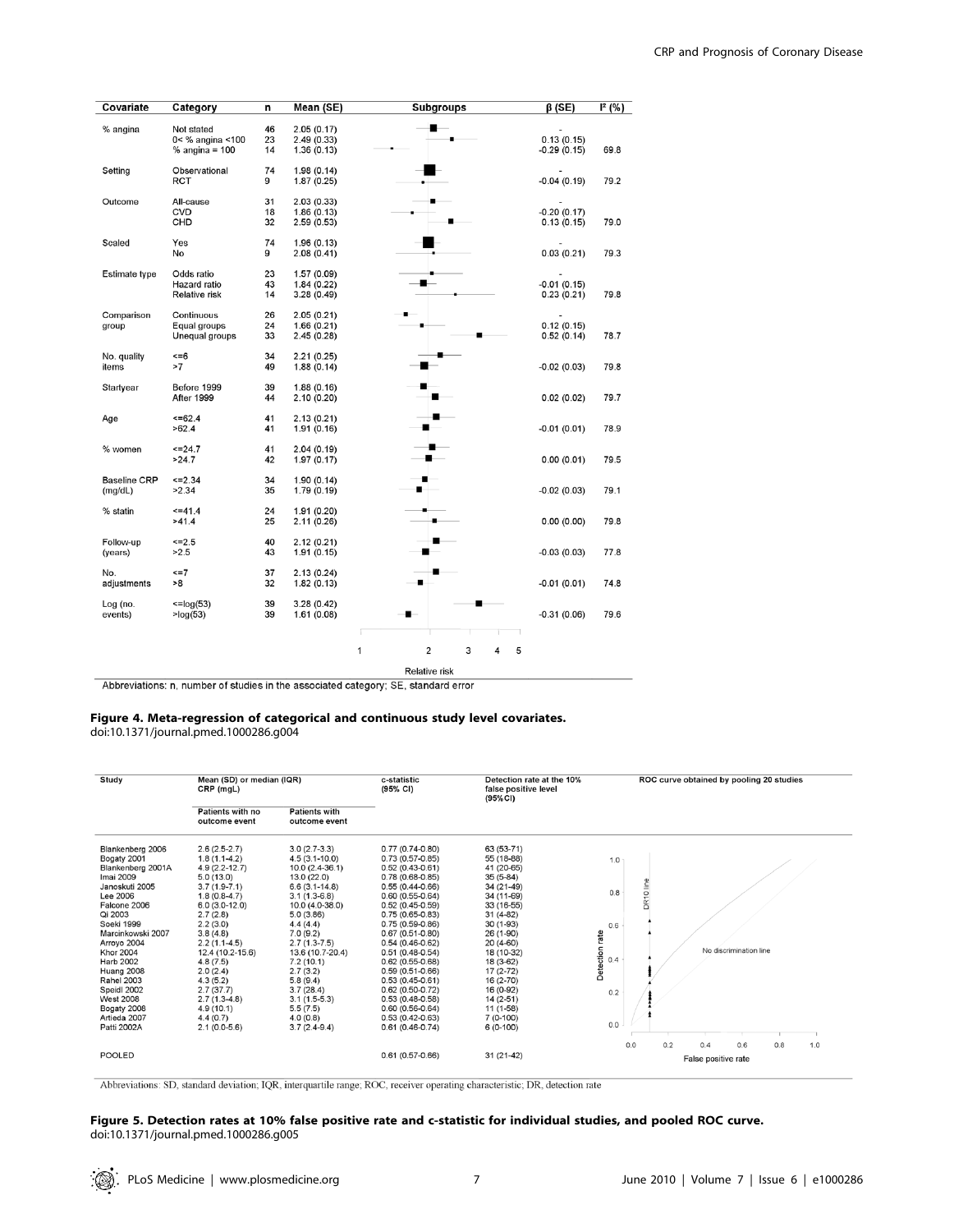in bladder cancer, only 34 studies reported sufficient data to be included in a meta-analysis [5].

## Independence of CRP Effect

We graphically depict the incomplete approach to confounder adjustment. Only 13 studies adjusted for a basic set of conventional risk markers and only eight studies adjusted for fibrinogen or other measure of inflammation. Thus the available evidence does not systematically evaluate the independence of the CRP prognosis association from potential confounders, and the extent of residual confounding is not known. Such adjustments are likely to be important because: first, attenuation of the relative risk between minimally adjusted and adjusted models was about 39% in the 25 studies reporting this comparison. Second, studies including a higher number of adjustment variables reported lower relative risks, with each additional variable being associated with about a 3% reduction of the relative risk.

#### Publication Bias

Not only did we find strong evidence that publication bias was operating (most studies were small with a median of 53 events per study, and smaller studies were more likely to report higher relative risks), but we quantified the possible magnitude and impact of this bias. We have previously identified through simulation studies [25], and empirical [15] studies—where a gold standard of unpublished data is available—a method for adjusting for publication bias that outperforms others. This method, a quadratic version of the Egger regression test, attenuated the effect of CRP by 81%. However, all methods of adjustment produced attenuated results, with levels of attenuation ranging from 28% to 96%. It is worth noting that the funnel plot asymmetry is present even for larger studies. The degree of the bias arising from nonpublication calls into question the strength of any association between CRP and outcome.

#### Discrimination and Prediction

American Heart Association guidelines [16] recommend reporting measures of discrimination but only two studies in our review did. This reporting of risk prediction is of wide clinical interest because stable coronary disease has a high annual risk of fatal and nonfatal acute coronary syndromes of between 2% [36] and 5% [37,38] and affects an increasing number of people [39] as the population ages and survival from acute coronary syndromes improves.

Because of the lack of published protocols, we do not know whether other studies carried out, but elected not to report, such analyses. Based on the 20 studies reporting CRP distributions among those with and without events, CRP on its own detected only 31% of patients who would subsequently experience events at a 10% false positive rate. We found a c-statistic of 0.61, similar to the 0.65 observed in healthy population studies [6]. Given the magnitude of the CRP relative risk, and that CRP is correlated with some of the factors (e.g. white cell count, glucose) in existing scores, it seems unlikely that CRP would add substantially to the discrimination achieved by standard clinical factors among patients with stable coronary disease [40,41]. Even if it does add predictive information, CRP may not be cost-effective [7,42].

## Comparison with Healthy Population Studies

By contrast with the evidence among patients with coronary disease, the quality of evidence in healthy populations (aetiologic) [6,19,43-47] is not subject to the same concerns. Sufficiently unbiased and precise estimates of CRP effect have been obtained that allow assessment of confounding in mendelian randomisation approaches, which in turn have questioned the role of CRP in disease onset. A causal role in disease progression is still possible for CRP if, for example, it were associated with thrombosis and necrosis, rather than the development of atherosclerosis. The populations in our systematic review, compared to healthy population studies [6], evaluated the role of higher initial CRP levels (2.3 versus 1.28 mg/l), shorter follow up periods (median 2.5 y versus 3–20 y). and higher annual risk of events (5.5% versus  $\langle 1\% \rangle$ . Observational studies of other markers, such as body mass index are known to exhibit different aetiologic and prognostic effects [48].

#### Limitations

The main limitation is that we studied what authors and journal editors select for reporting and not study quality per se. However in many instances it is likely that there is a strong correlation. It is also possible that we missed published studies, although we suspect that the higher quality studies would be more likely to be detected.

#### Research Implications

We previously outlined ten steps for improving prognosis research [1], which include the need for prospective study registration, publication of design and analytic protocols, and prospective individual participant data meta-analysis. Pooling data from a subset of larger, higher quality, more homogeneous studies in order to make better adjustments for confounders and further investigate discrimination (e.g., with net reclassification improvement measures) is feasible in such clinical datasets [49]. But our review suggests that identifying such a subset of studies may not be easy, and there is a need for new clinical cohorts. Better reporting is required and the existing guidelines are a start [12,50], but these require development across disease areas and formalisation into data extraction tools. The CRP–prognosis literature may be summarised as early (phase 1) stage, in which investigators aim to discover and report possible associations [51]. There is a need to move to phase 2 in which these associations are more rigorously evaluated. Such better quality observational evidence is an important basis for prioritizing other methods of addressing confounding [52] such as ''mendelian randomisation'' [13,43–47] and randomisation to specific biomarker lowering agents [53].

#### Clinical Implications

Our findings suggest that clinical guidelines [8,9] should change their recommendations. The available evidence supports a negative recommendation, i.e., that CRP should not be routinely measured among patients with stable coronary disease to quantify prognosis or to guide interventional therapies. Our findings explicitly challenge the statement for healthcare professionals made by the Centers for Disease Control that measuring CRP is both ''useful'' and ''independent'' as a marker of prognosis.

Furthermore, there is a need for a clear framework in which guideline developers can evaluate the type and quality of evidence necessary to make clinical practice recommendations on prognostic biomarkers.

# Conclusion

The quality of published evidence on CRP and prognosis in stable coronary disease is poor and is not sufficient to recommend routine measurement of this biomarker. This review, and others in cancer, constitutes an indictment of the research culture in prognostic biomarkers, and highlights areas for change, the most fundamental of which is the need to register studies along with their analytic protocols.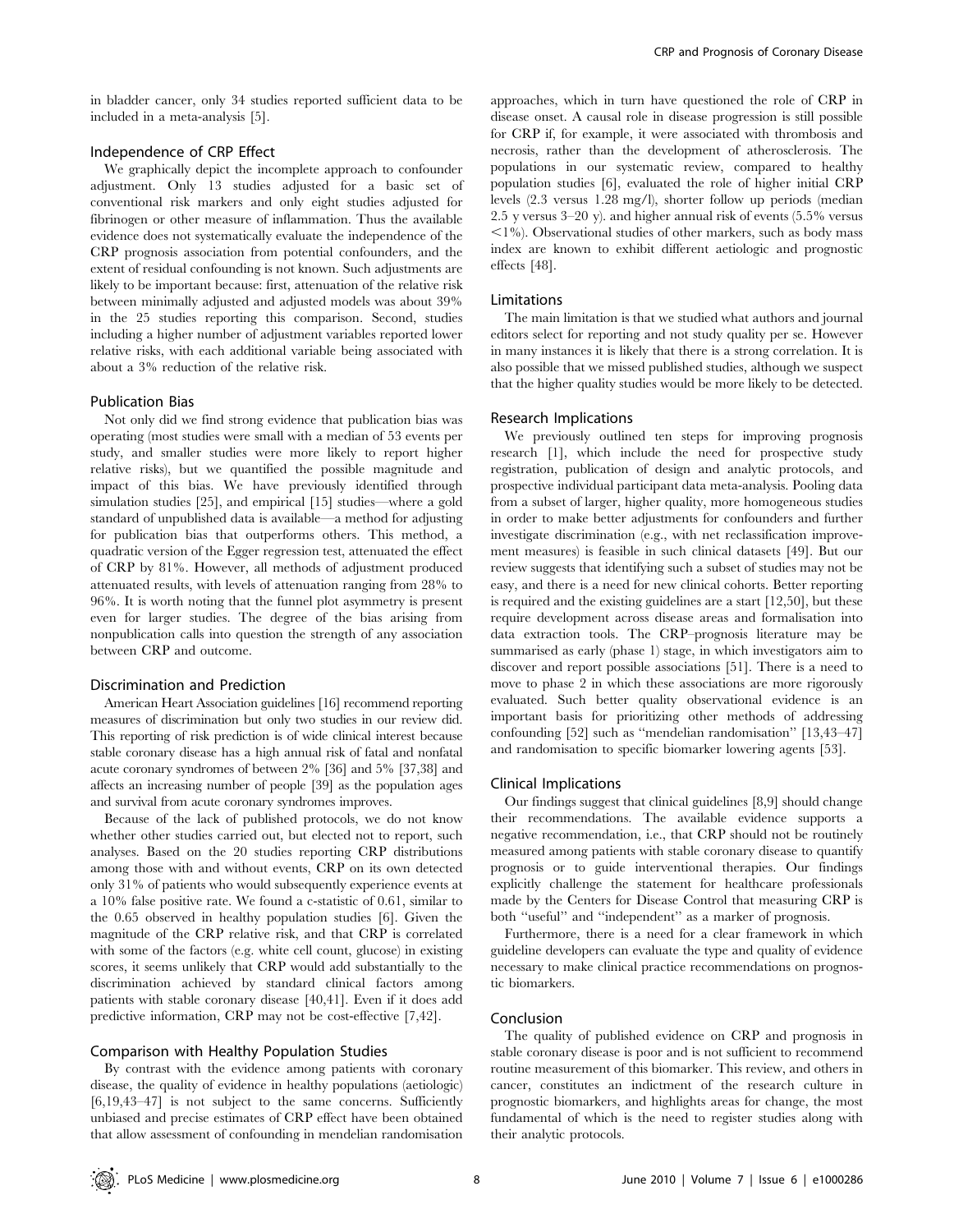## Supporting Information

Figure S1 Review and selection of articles.

Found at: doi:10.1371/journal.pmed.1000286.s001 (0.25 MB TIF)

Table S1 Systematic review of 83 studies reporting effect of CRP on coronary events among patients with stable coronary disease, ordered according to number of events accrued.

Found at: doi:10.1371/journal.pmed.1000286.s002 (0.80 MB RTF)

Table S2 Definitions of 17 items of study reporting quality.

Found at: doi:10.1371/journal.pmed.1000286.s003 (0.06 MB RTF)

Table S3 Adjusting for publication bias using different methods as previously described [25].

Found at: doi:10.1371/journal.pmed.1000286.s004 (0.06 MB RTF)

## References

- 1. Hemingway H, Riley RD, Altman DG (2009) Ten steps towards improving prognosis research. BMJ 339: b4184.
- 2. Kyzas PA, Loizou KT, Ioannidis JP (2005) Selective reporting biases in cancer prognostic factor studies. J Natl Cancer Inst 97: 1043–1055.
- 3. Kyzas PA, axa-Kyza D, Ioannidis JP (2007) Quality of reporting of cancer prognostic marker studies: association with reported prognostic effect. J Natl Cancer Inst 99: 236–243.
- 4. Riley RD, Abrams KR, Sutton AJ, Lambert PC, Jones DR, et al. (2003) Reporting of prognostic markers: current problems and development of guidelines for evidence-based practice in the future. Br J Cancer 88: 1191–1198.
- 5. Malats N, Bustos A, Nascimento CM, Fernandez F, Rivas M, et al. (2005) P53 as a prognostic marker for bladder cancer: a meta-analysis and review. Lancet Oncol 6: 678–686.
- 6. Emerging Risk Factors Collaboration, Kaptoge S, Di Angelantonio E, Lowe G, Pepys MB, et al. (2010) C-reactive protein concentration and risk of coronary heart disease, stroke, and mortality: an individual participant meta-analysis. Lancet 375: 132–140.
- 7. Hemingway H, Henrikkson M, Chen R, Damant J, Fitzpatrick NK, et al. (2010) The effectiveness and cost-effectiveness of biomarkers for the prioritisation of patients awaiting coronary revascularisation: a systematic review and decision model. Health Technol Assess 14: 1–151.
- 8. Pearson TA, Mensah GA, Alexander RW, Anderson JL, Cannon RO, III, et al. (2003) Markers of inflammation and cardiovascular disease: application to clinical and public health practice: a statement for healthcare professionals from the Centers for Disease Control and Prevention and the American Heart Association. Circulation 107: 499–511.
- 9. Fox K, Garcia MA, Ardissino D, Buszman P, Camici PG, et al. (2006) Guidelines on the management of stable angina pectoris: executive summary: the Task Force on the Management of Stable Angina Pectoris of the European Society of Cardiology. Eur Heart J 27: 1341–1381.
- 10. Young I, Rifai N (2009) High-sensitivity C-reactive protein and cardiovascular disease. Clin Chem 55: 201–202.
- 11. Stroup DF, Berlin JA, Morton SC, Olkin I, Williamson GD, et al. (2000) Metaanalysis of observational studies in epidemiology: a proposal for reporting. Metaanalysis Of Observational Studies in Epidemiology (MOOSE) group. JAMA 283: 2008–2012.
- 12. McShane LM, Altman DG, Sauerbrei W, Taube SE, Gion M, et al. (2005) Reporting recommendations for tumor marker prognostic studies (REMARK). J Natl Cancer Inst 97: 1180–1184.
- 13. Casas JP, Shah T, Hingorani AD, Danesh J, Pepys MB (2008) C-reactive protein and coronary heart disease: a critical review. J Intern Med 264: 295–314.
- 14. Timpson NJ, Lawlor DA, Harbord RM, Gaunt TR, Day IN, et al. (2005) Creactive protein and its role in metabolic syndrome: mendelian randomisation study. Lancet 366: 1954–1959.
- 15. Moreno SG, Sutton AJ, Turner EH, Abrams KR, Cooper NJ, et al. (2009) Novel methods to deal with publication biases: secondary analysis of antidepressant trials in the FDA trial registry database and related journal publications. BMJ 339: b2981.
- 16. Hlatky MA, Greenland P, Arnett DK, Ballantyne CM, Criqui MH, et al. (2009) Criteria for evaluation of novel markers of cardiovascular risk: a scientific statement from the American Heart Association. Circulation 119: 2408–2416.
- 17. Altman DG (2001) Systematic reviews of evaluations of prognostic variables. BMJ 323: 224–228.
- 18. Danesh J, Collins R, Appleby P, Peto R (1998) Association of fibrinogen, Creactive protein, albumin, or leukocyte count with coronary heart disease: metaanalyses of prospective studies. JAMA 279: 1477–1482.

Text S1 Checklist summarising compliance with MOOSE guidelines.

Found at: doi:10.1371/journal.pmed.1000286.s005 (0.06 MB DOC)

## Author Contributions

ICMJE criteria for authorship read and met: HH PMP RC NKF JD MS KRA SM KSLM SP JCK ADT AH. Agree with the manuscript's results and conclusions: HH PMP RC NKF JD MS KRA SM KSLM SP JCK ADT AH. Designed the experiments/the study: HH RC KRA SP. Analyzed the data: PMP RC MS KRA SM. Collected data/did experiments for the study: RC NKF JD KSLM. Wrote the first draft of the paper: HH. Contributed to the writing of the paper: HH PMP RC NKF JD MS KRA SM KSLM SP JCK ADT AH. Contributed to analysis and interpretation of the data: ADT. Co-applicant and contributor to the grant proposal that funded the work: ADH. Contributed to the discussions on the design and interpretation of the study: ADH.

- 19. Shah T, Casas JP, Cooper JA, Tzoulaki I, Sofat R, et al. (2009) Critical appraisal of CRP measurement for the prediction of coronary heart disease events: new data and systematic review of 31 prospective cohorts. Int J Epidemiol 38: 217–231.
- 20. Danesh J, Collins R, Appleby P, Peto R (1998) Association of fibrinogen, Creactive protein, albumin, or leukocyte count with coronary heart disease: metaanalyses of prospective studies. JAMA 279: 1477–1482.
- 21. DerSimonian R, Laird N (1986) Meta-analysis in clinical trials. Control Clin Trials 7: 177–188.
- 22. Higgins JP, Thompson SG (2002) Quantifying heterogeneity in a meta-analysis. Stat Med 21: 1539–1558.
- 23. Sterne JA, Egger M, Smith GD (2001) Systematic reviews in health care: Investigating and dealing with publication and other biases in meta-analysis. BMJ 323: 101–105.
- 24. Peters JL, Sutton AJ, Jones DR, Abrams KR, Rushton L (2006) Comparison of two methods to detect publication bias in meta-analysis. JAMA 295: 676–680.
- 25. Moreno SG, Sutton AJ, Ades AE, Stanley TD, Abrams KR, et al. (2009) Assessment of regression-based methods to adjust for publication bias through a comprehensive simulation study. BMC Med Res Methodol 9: 2.
- 26. Wald NJ, Hackshaw AK, Frost CD (1999) When can a risk factor be used as a worthwhile screening test? BMJ 319: 1562–1565.
- 27. Law MR, Wald NJ, Morris JK (2004) The performance of blood pressure and other cardiovascular risk factors as screening tests for ischaemic heart disease and stroke. J Med Screen 11: 3–7.
- 28. Obuchowski NA, McClish DK (1997) Sample size determination for diagnostic accuracy studies involving binormal ROC curve indices. Stat Med 16: 1529–1542.
- 29. Kyzas PA, Denaxa-Kyza D, Ioannidis JP (2007) Almost all articles on cancer prognostic markers report statistically significant results. Eur J Cancer 43: 2559–2579.
- 30. Whiteley W, Chong WL, Sengupta A, Sandercock P (2009) Blood markers for the prognosis of ischemic stroke: a systematic review. Stroke 40: e380–e389.
- 31. Perel P, Edwards P, Wentz R, Roberts I (2006) Systematic review of prognostic models in traumatic brain injury. BMC Med Inform Decis Mak 6: 38.
- 32. Hayden JA, Chou R, Hogg-Johnson S, Bombardier C (2009) Systematic reviews of low back pain prognosis had variable methods and results-guidance for future prognosis reviews. J Clin Epidemiol 62: 781–796.
- 33. Pengel LH, Herbert RD, Maher CG, Refshauge KM (2003) Acute low back pain: systematic review of its prognosis. BMJ 327: 323.
- 34. Sackett DL, Whelan G (1980) Cancer risk in ulcerative colitis: scientific requirements for the study of prognosis. Gastroenterology 78: 1632–1635.
- 35. Gould Rothberg BE, Bracken MB, Rimm DL (2009) Tissue biomarkers for prognosis in cutaneous melanoma: a systematic review and meta-analysis. J Natl Cancer Inst 101: 452–474.
- 36. Boden WE, O'Rourke RA, Teo KK, Hartigan PM, Maron DJ, et al. (2007) Optimal medical therapy with or without PCI for stable coronary disease. N Engl J Med 356: 1503–1516.
- 37. Sekhri N, Timmis A, Chen R, Junghans C, Walsh N, et al. (2008) Inequity of access to investigation and effect on clinical outcomes: prognostic study of coronary angiography for suspected stable angina pectoris. BMJ 336: 1058–1061.
- 38. Sekhri N, Feder GS, Junghans C, Hemingway H, Timmis AD (2007) How effective are rapid access chest pain clinics? Prognosis of incident angina and non-cardiac chest pain in 8762 consecutive patients. Heart 93: 458–463.
- 39. Hemingway H, McCallum A, Shipley M, Manderbacka K, Martikainen P, et al. (2006) Incidence and prognostic implications of stable angina pectoris among women and men. JAMA 295: 1404–1411.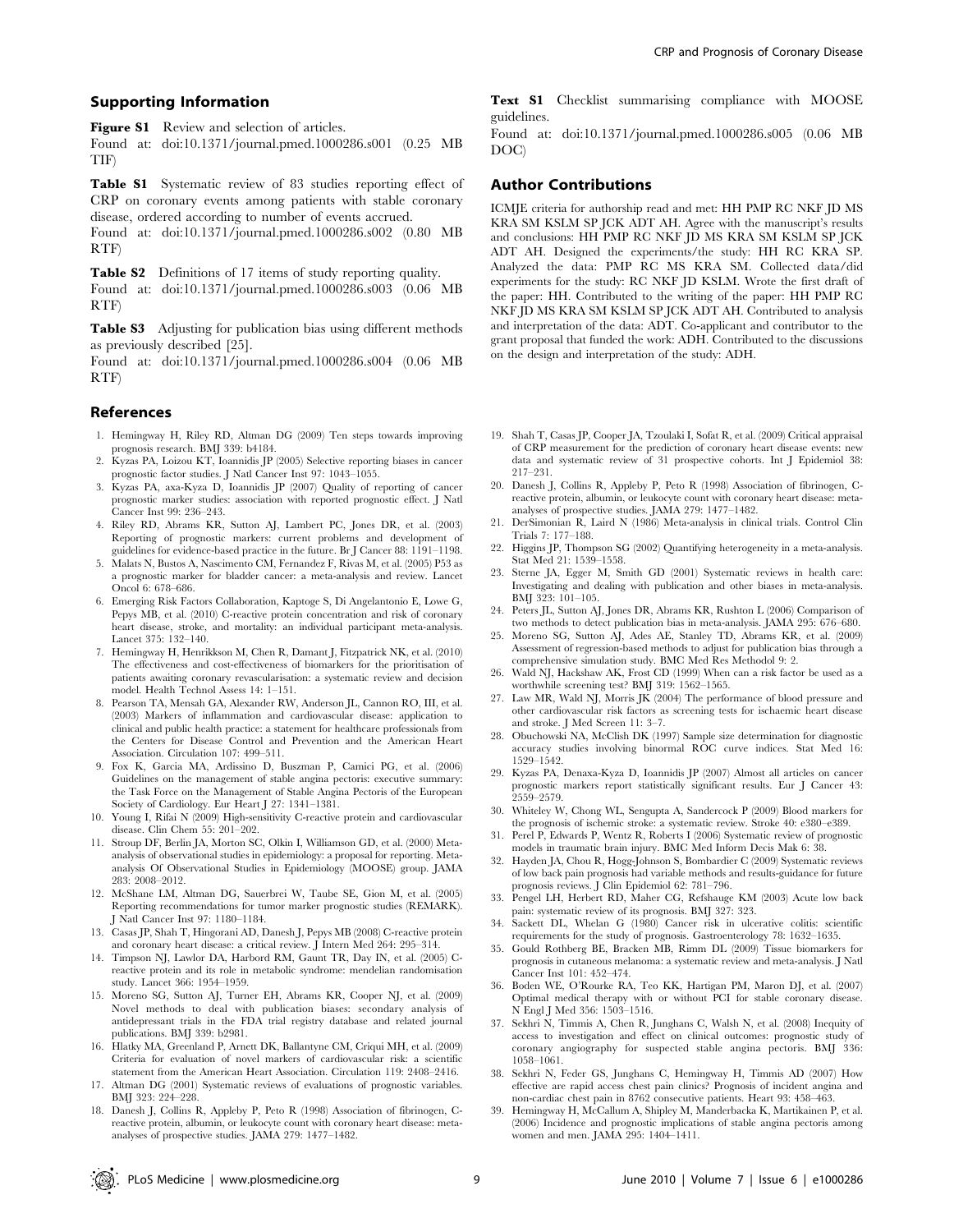- 40. Clayton TC, Lubsen J, Pocock SJ, Voko Z, Kirwan BA, et al. (2005) Risk score for predicting death, myocardial infarction, and stroke in patients with stable angina, based on a large randomised trial cohort of patients. BMJ 331: 869.
- 41. Daly CA, Clemens F, Lopez Sendon JL, Tavazzi L, Boersma E, et al. (2005) The initial management of stable angina in Europe, from the Euro Heart Survey: a description of pharmacological management and revascularization strategies initiated within the first month of presentation to a cardiologist in the Euro Heart Survey of Stable Angina. Eur Heart J 26: 1011–1022.
- 42. Henriksson M, Palmer S, Chen R, Damant J, Fitzpatrick NK, et al. (2010) Assessing the cost effectiveness of using prognostic biomarkers with decision models: case study in prioritising patients waiting for coronary artery surgery. BMJ 340: b5606.
- 43. Casas JP, Shah T, Cooper J, Hawe E, McMahon AD, et al. (2006) Insight into the nature of the CRP-coronary event association using Mendelian randomization. Int J Epidemiol 35: 922–931.
- 44. Elliott P, Chambers JC, Zhang W, Clarke R, Hopewell JC, et al. (2009) Genetic loci associated with C-reactive protein levels and risk of coronary heart disease. JAMA 302: 37–48.
- 45. Lawlor DA, Harbord RM, Timpson NJ, Lowe GD, Rumley A, et al. (2008) The association of C-reactive protein and CRP genotype with coronary heart disease: findings from five studies with 4,610 cases amongst 18,637 participants. PLoS One 3: e3011. doi:10.1371/journal.pone.0003011.
- 46. Zacho J, Tybjaerg-Hansen A, Jensen JS, Grande P, Sillesen H, et al. (2008) Genetically elevated C-reactive protein and ischemic vascular disease. N Engl J Med 359: 1897–1908.
- 47. Lange LA, Carlson CS, Hindorff LA, Lange EM, Walston J, et al. (2006) Association of polymorphisms in the CRP gene with circulating C-reactive protein levels and cardiovascular events. JAMA 296: 2703–2711.
- 48. Romero-Corral A, Montori VM, Somers VK, Korinek J, Thomas RJ, et al. (2006) Association of bodyweight with total mortality and with cardiovascular events in coronary artery disease: a systematic review of cohort studies. Lancet 368: 666–678.
- 49. Riley RD, Sauerbrei W, Altman DG (2009) Prognostic markers in cancer: the evolution of evidence from single studies to meta-analysis, and beyond. Br J Cancer 100: 1219–1229.
- 50. Hayden JA, Cote P, Bombardier C (2006) Evaluation of the quality of prognosis studies in systematic reviews. Ann Intern Med 144: 427–437.
- 51. Hayden JA, Cote P, Steenstra IA, Bombardier C (2008) Identifying phases of investigation helps planning, appraising, and applying the results of explanatory prognosis studies. J Clin Epidemiol 61: 552–560.
- 52. Kuper H, Nicholson A, Kivimaki M, Aitsi-Selmi A, Cavalleri G, et al. (2009) Evaluating the causal relevance of diverse risk markers: horizontal systematic review. BMJ 339: b4265.
- 53. Pepys MB, Hirschfield GM, Tennent GA, Gallimore JR, Kahan MC, et al. (2006) Targeting C-reactive protein for the treatment of cardiovascular disease. Nature 440: 1217–1221.